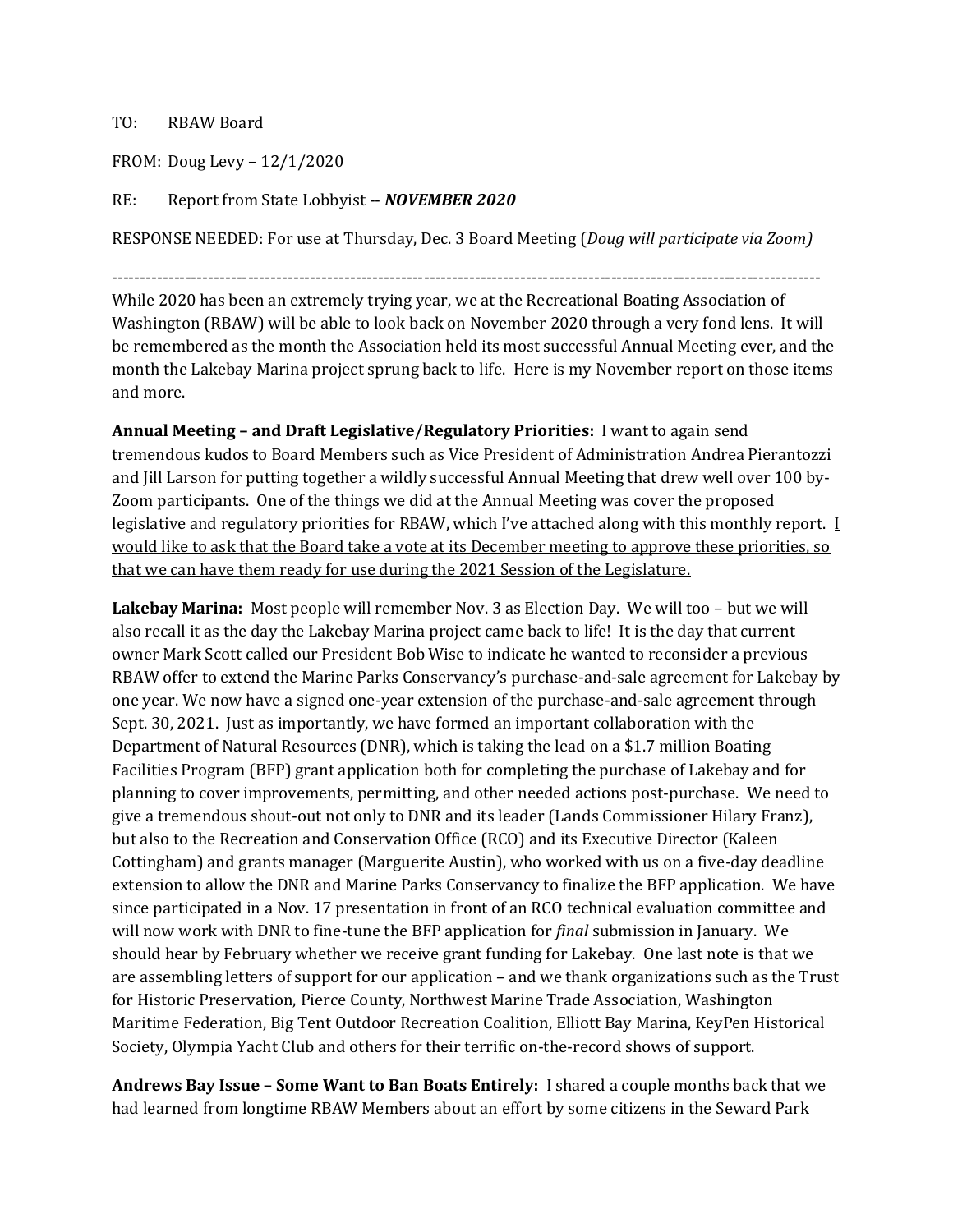neighborhood to ban all boaters from Andrews Bay (*near Seward Park and across from Mercer Island in the South Seattle area of Lake Washington*). That request was triggered by concerns over excessive noise and rowdiness by some boaters. We have intervened, along with our colleagues at NMTA, to seek out a more thoughtful series of corrective actions that could be taken to regulate the misbehavior by a handful and keep Andrews Bay open to the vast number of boaters who respect and enjoy this jewel of an area. On Nov. 8, both myself and Peter Schrappen of NMTA met with Seattle City Councilmember Tammy Morales, whose City Council District includes Andrews Bay. She does *not* want to see the Bay closed down to all boaters, but *does* want to work with us on tools such as buoys and permits. There will be more discussions and activity on this issue in 2021.

**Efforts with National Marine Fisheries Service (NMFS) on federal permitting for marina upgrades – federal/ESA lobbying firm brought on board:** In November, NMTA, RBAW, the Tacoma-based firm of Marine Floats, and others banded together on a contract with the Thompson Consulting Group and its principal, Tim Thompson, to assist us on this issue. You will recall that we have been at a multi-year standstill with the Northwest Marine Fisheries Service (NMFS) on some 39 marina upgrade projects throughout Puget Sound that remain on hold. Tm Thompson has begun meetings with Congressional offices, NMFS and Army Corps of Engineers higher-ups, and others to see how we might be able to achieve a breakthrough and get some progress on these stalled permits. I want to profusely thank several of our member clubs for contributing funds to this federal lobbying effort, which RBAW then matched on a 1:1 basis. We are now working with Tim Thompson on a step-by-step strategic and outreach plan as we seek better news on the NMFS front.

**Supporting the Pacific Whale Watch Association in expressing concern over Washington Department of Fish and Wildlife (WDFW) proposed restrictions on whale watching:** In November, RBAW and NMTA teamed up on a letter that buttressed some of the concerns already expressed by the Pacific Whale Watch Association with respect to proposed WDFW rules on whale watching. We expressed concern that the rules attempt to use Washington Administrative Codes (WACs) to go beyond well-thought-out and carefully negotiated provisions of **Second Substitute Senate Bill 5577 (2SSB 5577)** enacted by the 2019 Legislature. We also raised concerns that the rules fail to account for the 'sentinel' role that whale-watching vessels play in ensuring the safety of Southern Resident Killer Whales (Orcas), and concerns that WDFW had not integrated some goodfaith proposals put forth by the whale-watching sector. This proposed rule-making will now go before the State Fish and Wildlife Commission, with a legislative hearing also scheduled. Lam including along with this report the joint letter signed by RBAW President Bob Wise and by NMTA.

**Clean Vessel Act Pump-Out Grants**: Last month we met with officials from Washington State Parks to discuss RBAW's strong desire to have a mobile pump-out service return to heavily trafficked boating areas such as Lake Washington and Puget Sound before the opening of boating season in Spring 2021. State Parks has revamped its Clean Vessel Act grant program in hopes of drawing applications from public, non-profit, or private entities that could offer mobile pump-out service. We had State Parks Boating Programs Manager Rob Sendak speak at our Annual Meeting, and we've since seen State Parks finalize, publish, and circulate their grant application notice.  $\underline{I}$  am hoping we can have some discussion at the Dec. 3 Board meeting as to what RBAW can do to publicize and promote this grant opportunity.